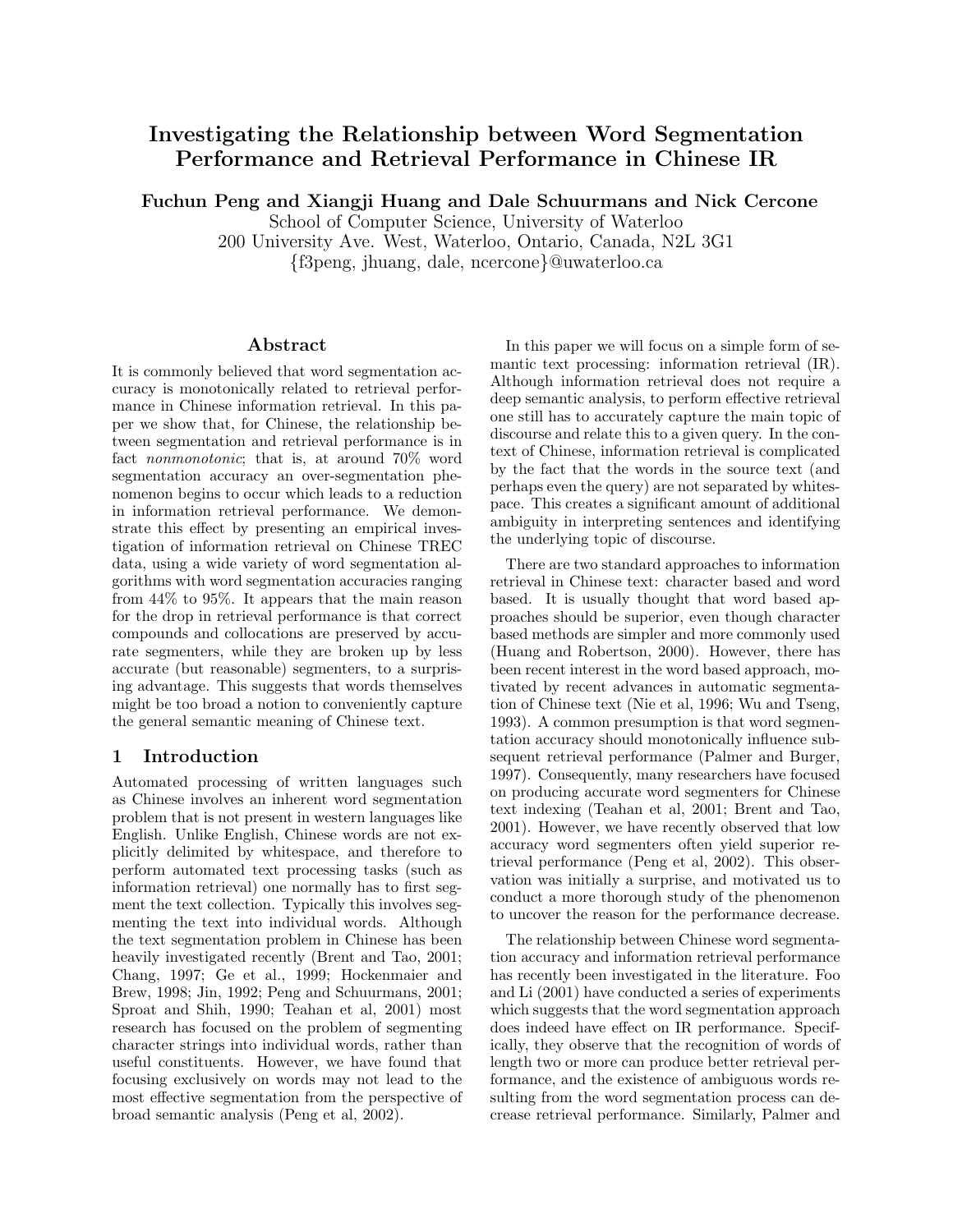Burger (1997) observe that accurate segmentation tends to improve retrieval performance. All of this previous research has indicated that there is indeed some sort of correlation between word segmentation performance and retrieval performance. However, the nature of this correlation is not well understood, and previous research uniformly suggests that this relationship is monotonic.

One reason why the relationship between segmentation and retrieval performance has not been well understood is that previous investigators have not considered using a variety of Chinese word segmenters which exhibit a wide range of segmentation accuracies, from low to high. In this paper, we employ three families of Chinese word segmentation algorithms from the recent literature. The first technique we employed was the standard maximum matching dictionary based approach. The remaining two algorithms were selected because they can both be altered by simple parameter settings to obtain different word segmentation accuracies. Specifically, the second Chinese word segmenter we investigated was the minimum description length algorithm of Teahan et al. (2001), and the third was the EM based technique of Peng and Schuurmans (2001). Overall, these segmenters demonstrate word identification accuracies ranging from 44% to 95% on the PH corpus (Brent and Tao, 2001; Hockenmaier and Brew, 1998; Teahan et al, 2001).

Below we first describe the segmentation algorithms we used, and then discuss the information retrieval environment considered (in Sections 2 and 3 respectively). Section 4 then reports on the outcome of our experiments on Chinese TREC data, and in Section 5 we attempt to determine the reason for the over-segmentation phenomenon witnessed.

# 2 Word Segmentation Algorithms

Chinese word segmentation has been extensively researched. However, in Chinese information retrieval the most common tokenziation methods are still the simple character based approach and dictionarybased word segmentation. In the character based approach sentences are tokenized simply by taking each character to be a basic unit. In the dictionary based approach, on the other hand, one pre-defines a lexicon containing a large number of words and then uses heuristic methods such as maximum matching to segment sentences. Below we experiment with these standard methods, but in addition employ two recently proposed segmentation algorithms that allow some control of how accurately words are segmented. The details of these algorithms can be found in the given references. For the sake of completeness we briefly describe the basic approaches here.

## 2.1 Dictionary based word segmentation

The dictionary based approach is the most popular Chinese word segmentation method. The idea is to use a hand built dictionary of words, compound words, and phrases to index the text. In our experiments we used the longest forward match method in which text is scanned sequentially and the longest matching word from the dictionary is taken at each successive location. The longest matched strings are then taken as indexing tokens and shorter tokens within the longest matched strings are discarded. In our experiments we used two different dictionaries. The first is the Chinese dictionary used by Gey et al. (1997), which includes 137,659 entries. The second is the Chinese dictionary used by Beaulieu et al. (1997), which contains 69,353 words and phrases.

# 2.2 Compression based word segmentation

The PPM word segmentation algorithm of Teahan et al. (2001) is based on the text compression method of Cleary and Witten (1984). PPM learns an n-gram language model by supervised training on a given set of hand segmented Chinese text. To segment a new sentence, PPM seeks the segmentation which gives the best compression using the learned model. This has been proven to be a highly accurate segmenter (Teahan et al, 2001). Its quality is affected both by the amount of training data and by the order of the n-gram model. By controlling the amount of training data and the order of language model we can control the resulting word segmentation accuracy.

## 2.3 EM based word segmentation

The "self-supervised" segmenter of Peng and Schuurmans (2001) is an unsupervised technique based on a variant of the EM algorithm. This method learns a hidden Markov model of Chinese words, and then segments sentences using the Viterbi algorithm (Rabiner, 1989). It uses a heuristic technique to reduce the size of the learned lexicon and prevent the acquisition of erroneous word agglomerations. Although the segmentation accuracy of this unsupervised method is not as high as the supervised PPM algorithm, it nevertheless obtains reasonable performance and provides a fundamentally different segmentation scheme from PPM. The segmentation performance of this technique can be controlled by varying the number of training iterations and by applying different lexicon pruning techniques.

# 3 Information Retrieval Method

We conducted our information retrieval experiments using the OKAPI system (Huang and Robertson, 2000; Robertson et al., 1994). In an attempt to ensure that the phenomena we observe are not specific to a particular retrieval technique, we experimented with a parameterized term weighting scheme which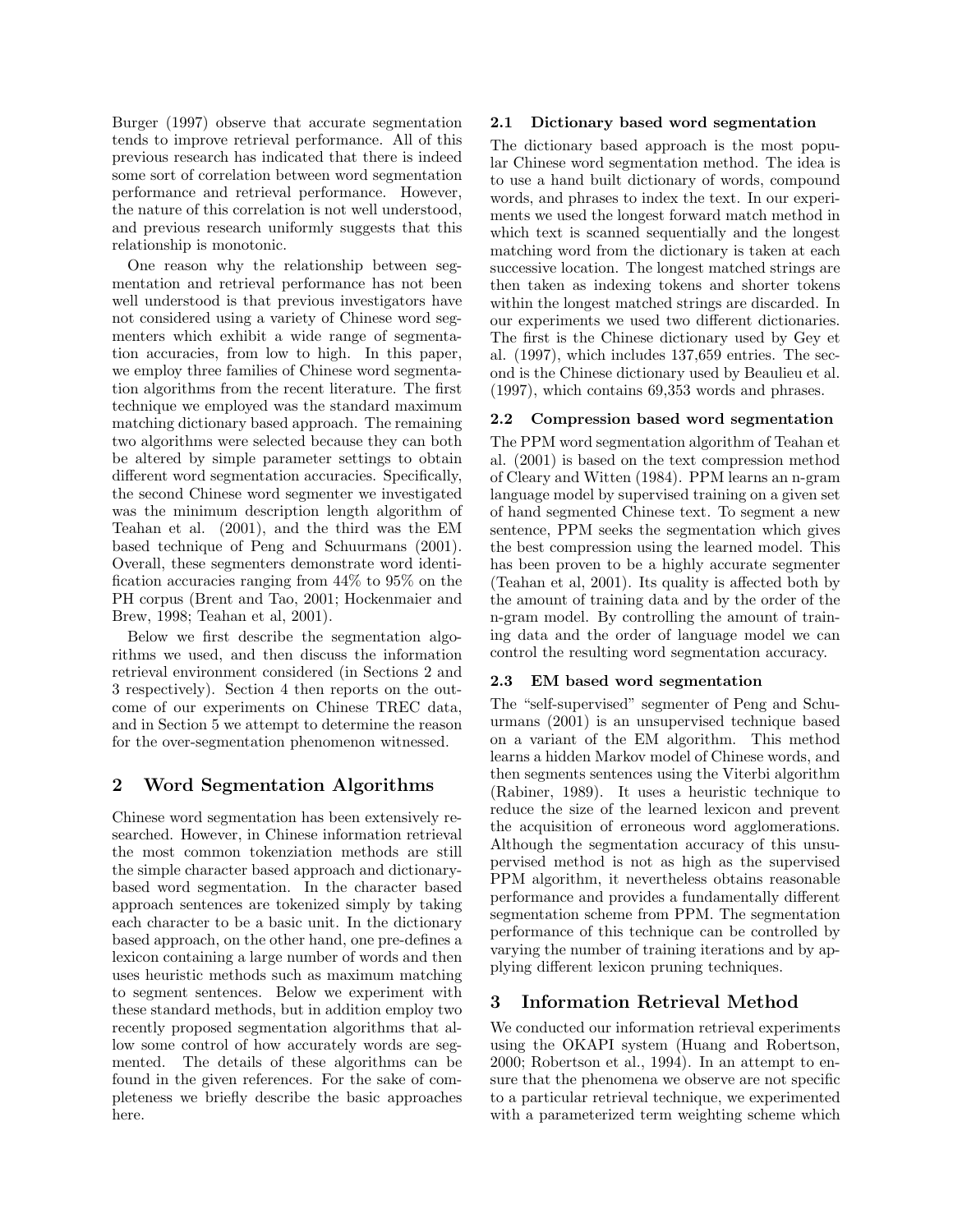allowed us to control the quality of retrieval performance. We considered a refined term weighting scheme based on the the standard term weighting function

$$
w_0 = \log \frac{N - n + 0.5}{n + 0.5} \tag{1}
$$

where  $N$  is the number of indexed documents in the collection, and  $n$  is the number of documents containing a specific term (Spark Jones, 1979). Many researchers have shown that augmenting this basic function to take into account document length, as well as within-document and within-query frequencies, can be highly beneficial in English text retrieval (Beaulieu et al., 1997). For example, one standard augmentation is to use

$$
w_1 = w_0 * \frac{(c_1 + 1) * tf}{K + tf} * \frac{(c_2 + 1) * qtf}{c_2 + qtf}
$$
 (2)

where

$$
K = c_1 * \left(1 - c_3 + c_3 \frac{dl}{avdl}\right)
$$

Here  $tf$  is within-document term frequency,  $qtf$  is within-query term frequency,  $dl$  is the length of the document, avdl is the average document length, and  $c_1, c_2, c_3$  are tuning constants that depend on the database, the nature of the queries, and are empirically determined. However, to truly achieve state-of-the-art retrieval performance, and also to allow for the quality of retrieval to be manipulated, we further augmented this standard term weighting scheme with an extra correction term

$$
w_2 = w_1 \oplus k_d * y \tag{3}
$$

This correction allows us to more accurately account for the length of the document. Here  $\oplus$  indicates that the component is added only once per document, rather than for each term, and

$$
y = \begin{cases} \ln(\frac{dl}{avdl}) + \ln(c_4) & \text{if } dl \le rel \text{.} \text{and} \\ \left(\ln(\frac{rel \text{.}avdl}{avdl}) + \ln(c_4)\right) \left(1 - \frac{dl - rel \text{.}avdl}{c_5 * avdl - rel \text{.}avdl}\right) \\ \text{if } dl > rel \text{.} \text{and} \end{cases}
$$

where  $rel\_avdl$  is the average relevant document length calculated from previous queries based on the same collection of documents. Overall, this term weighting formula has five tuning constants,  $c_1$  to  $c_5$ , which are all set from previous research on English text retrieval and some initial experiments on Chinese text retrieval. In our experiments, the values of the five arbitrary constants  $c_1, c_2, c_3, c_4$  and  $c_5$  were set to 2.0, 5.0, 0.75, 3 and 26 respectively.

The key constant is the quantity  $k_d$ , which is the new tuning constant that we manipulate to control the influence of correction factor, and hence control the retrieval quality. By setting  $k_d$  to different values, we have different term weighting methods in our experiments. In our experiments, we tested  $k_d$  set to values of 0, 6, 8, 10, 15, 20, 50.

## 4 Experiments

We conducted a series of experiments in word based Chinese information retrieval, where we varied both the word segmentation method and the information retrieval method. We experimented with word segmentation techniques of varying accuracy, and information retrieval methods with varying performance. In almost every case, we witness a nonmonotonic relationship between word segmentation accuracy and retrieval performance, robustly across retrieval methods. Before describing the experimental results in detail however, we first have to describe the performance measures used in the experiments.

#### 4.1 Measuring segmentation performance

We evaluated segmentation performance on the Mandarin Chinese corpus, PH, due to Guo Jin. This corpus contains one million words of segmented Chinese text from newspaper stories of the Xinhua news agency of the People's Republic of China published between January 1990 and March 1991.

To make the definitions precise, first define the original segmented test corpus to be S. We then collapse all the whitespace between words to make a second unsegmented corpus  $U$ , and then use the segmenter to recover an estimate  $\hat{S}$  of the original segmented corpus. We measure the segmentation performance by precision, recall, and F-measure on detecting correct words. Here, a word is considered to be correctly recovered if and only if (Palmer and Burger, 1997)

- 1. a boundary is correctly placed in front of the first character of the word
- 2. a boundary is correctly placed at the end of the last character of the word
- 3. and there is no boundary between the first and last character of the word.

Let  $N_1$  denote the number of words in  $S$ , let  $N_2$  denote the number of words in the estimated segmentation  $\tilde{S}$ , and let  $N_3$  denote the number of words correctly recovered. Then the precision, recall and F measures are defined

precision: 
$$
p = \frac{N_3}{N_2}
$$
  
recall:  $r = \frac{N_3}{N_1}$   
F-measure:  $F = \frac{2 \times p \times r}{p+r}$ 

In this paper, we only report the performance in F-measure, which is a comprehensive measure that combines precision and the recall.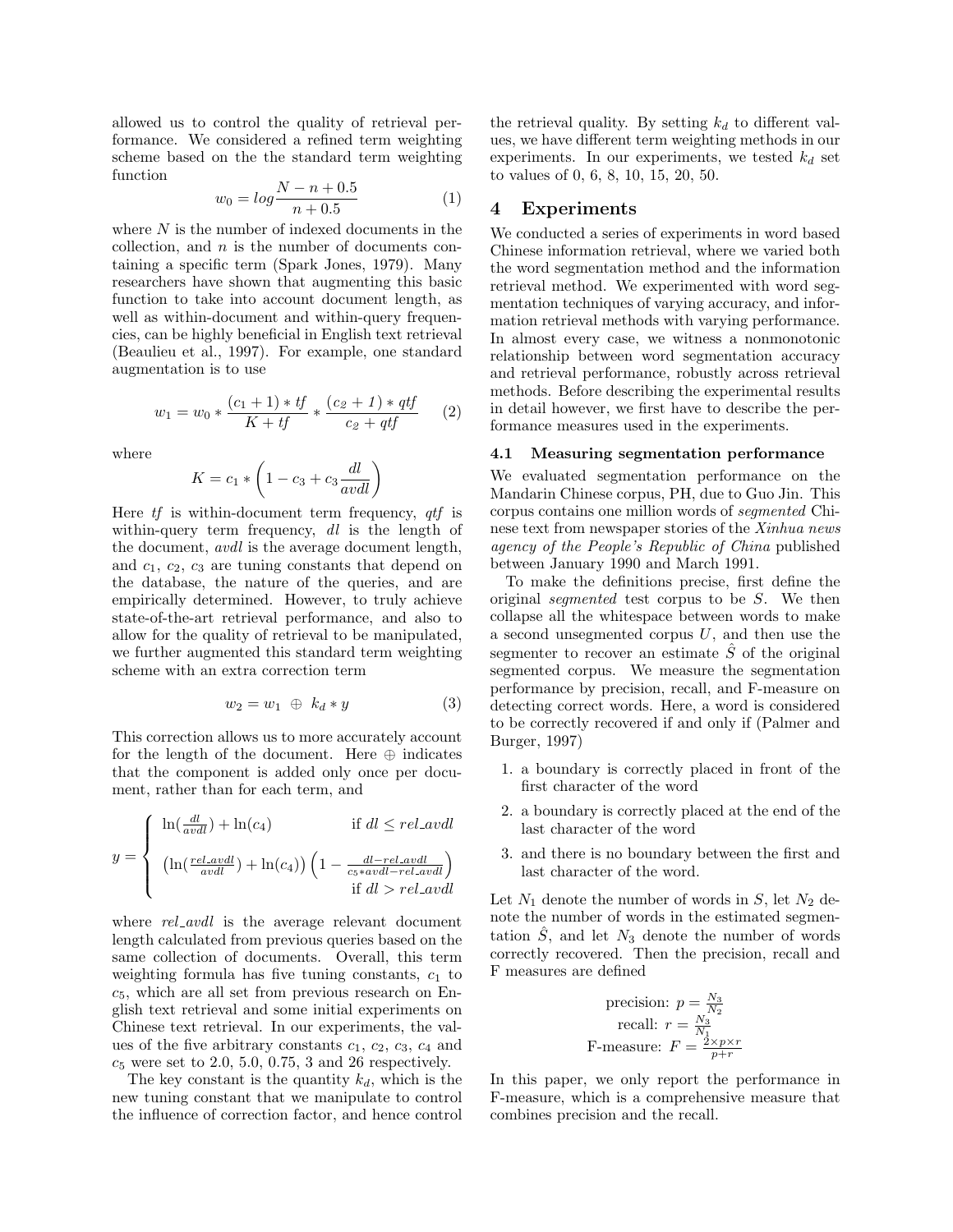#### 4.2 Measuring retrieval performance

We used the TREC relevance judgments for each topic that came from the human assessors of the National Institute of Standards and Technology (NIST). Our statistical evaluation was done by means of the TREC evaluation program. The measures we report are Average Precision: average precision over all 11 recall points (0.0, 0.1, 0.2,..., 1.0); and R Precision: precision after the number of documents retrieved is equal to the number of known relevant documents for a query. Detailed descriptions of these measures can be found in (Voorhees and Harman, 1998).

#### 4.3 Data sets

We used the information retrieval test collections from TREC-5 and TREC-6 (Voorhees and Harman, 1998). (Note that the document collection used in the TREC-6 Chinese track was identical to the one used in TREC-5, however the topic queries differ.) This collection of Chinese text consists of 164,768 documents and 139,801 articles selected from the People's Daily newspaper, and 24,988 articles selected from the Xinhua newswire. The original articles are tagged in SGML, and the Chinese characters in these articles are encoded using the GB (Guo-Biao) coding scheme. Here 0 bytes is the minimum file size, 294,056 bytes is the maximum size, and 891 bytes is the average file size.

To provide test queries for our experiments, we considered the 54 Chinese topics provided as part of the TREC-5 and TREC-6 evaluations (28 for TREC-5 and 26 for TREC-6).

Finally, for the two learning-based segmentation algorithms, we used two separate training corpora but a common test corpus to evaluate segmentation accuracy. For the PPM segmenter we used 72% of the PH corpus as training data. For the the selfsupervised segmenter we used 10M of data from the data set used in (Ge et al., 1999), which contains one year of People's Daily news service stories. We used the entire PH collection as the test corpus (which gives an unfair advantage to the supervised method PPM which is trained on most of the same data).

#### 4.4 Segmentation accuracy control

By using the forward maximum matching segmentation strategy with the two dictionaries, Berkeley and City, we obtain the segmentation performance of 71% and 85% respectively. For the PPM algorithm, by controlling the order of the n-gram language model used (specifically, order 2 and order 3) we obtain segmenters that achieve 90% and 95% word recognition accuracy respectively. Finally, for the self-supervised learning technique, by controlling the number of EM iterations and altering the lexicon pruning strategy we obtain word segmentation accuracies of 44%, 49%, 53%, 56%, 59%, 70%, 75%, and 77%. Thus, overall we obtain 12 different segmenters that achieve segmentation performances of 44%, 49%, 53%, 56%, 59%, 70%, 71%, 75%, 77%, 85%, 90%, and 95%.

#### 4.5 Experimental results

Now, given the 12 different segmenters, we conducted extensive experiments on the TREC data sets using different information retrieval methods (achieved by tuning the  $k_d$  constant in the term weighting function described in Section 3).

Table 1 shows the average precision and Rprecision results obtained on the TREC-5 and TREC-6 queries when basing retrieval on word segmentations at 12 different accuracies, for a single retrieval method,  $k_d = 10$ . To illustrate the results graphically, we re-plot this data in Figure 1, in which the x-axis is the segmentation performance and the y-axis is the retrieval performance.

| seg. accuracy     | TREC-5        | TREC-6                     |
|-------------------|---------------|----------------------------|
| 44%               | 0.2231/0.2843 | $\overline{0.3424/0.3930}$ |
| $\overline{49}\%$ | 0.2647/0.3259 | 0.3848/0.4201              |
| 53%               | 0.2999/0.3376 | $\overline{0.4492/0.4801}$ |
| $56\%$            | 0.3056/0.3462 | 0.4473/0.4727              |
| $59\%$            | 0.3097/0.3533 | $\overline{0.4740/0.4960}$ |
| 70%               | 0.3721/0.3988 | 0.5044/0.5072              |
| 71\%              | 0.3656/0.4088 | $\overline{0.5133/0.5116}$ |
| 75%               | 0.3652/0.4000 | 0.4987/0.5097              |
| $77\%$            | 0.3661/0.4027 | 0.4968/0.4973              |
| 85%               | 0.3488/0.3898 | 0.5049/0.5047              |
| 90%               | 0.3213/0.3663 | $\overline{0.4983/0.5008}$ |
| 95%               | 0.3189/0.3669 | 0.4867/0.4933              |

Table 1: Average precision and R-precision results on TREC queries when  $k_d = 10$ .



Figure 1: Retrieval F-measure (y-axis) versus segmentation accuracy (x-axis) for  $k_d = 10$ .

Clearly these curves demonstrate a nonmonotonic relationship between retrieval performance (on the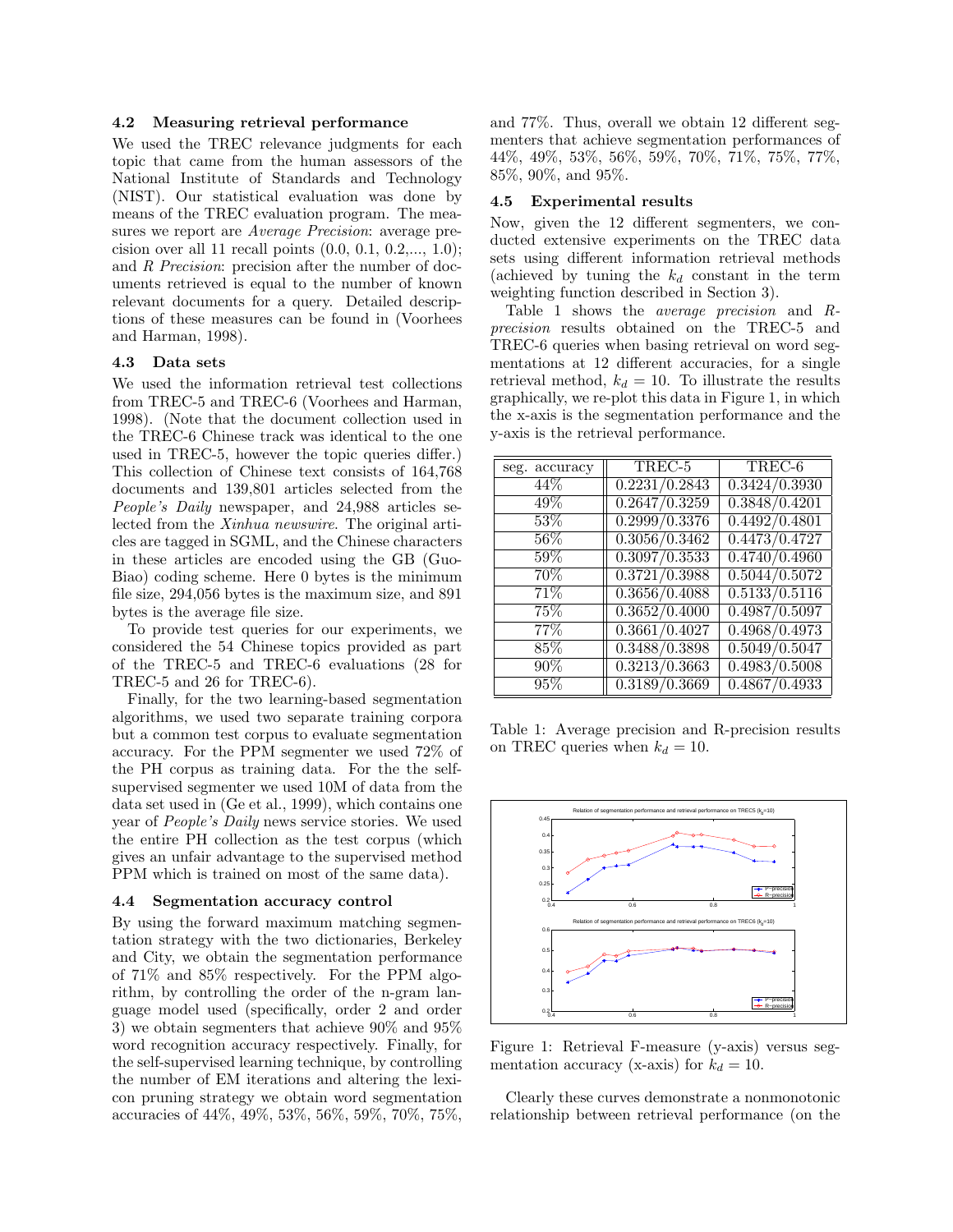both P-precision and the R-precision) and segmentation accuracy. In fact, the curves show a clear uni-modal shape, where for segmentation accuracies 44% to 70% the retrieval performance increases steadily, but then plateaus for segmentation accuracies between 70% and 77%, and finally decreases slightly when the segmentation performance increase to 85%,90% and 95%.

This phenomenon is robustly observed as we alter the retrieval method by setting  $k_d$  $0, 6, 8, 15, 20, 50,$  as shown in Figures 2 to 7 respectively.

To give a more detailed picture of the results, Figures 8 and 9 we illustrate the full precision-recall curves for  $k_d = 10$  at each of the 12 segmentation accuracies, for TREC-5 and TREC-6 queries respectively. In these figures, the 44%, 49% segmentations are marked with stars, the 53%, 56%, 59% segmentations are marked with circles, the 70%, 71%, 75%, 77% segmentations are marked with diamonds, the 85% segmentation is marked with hexagrams, and the 90% and 95% segmentations are marked with triangles. We can see that the curves with the diamonds are above the others, while the curves with stars are at the lowest positions.



Figure 2: Results for  $k_d = 0$ .

# 5 Discussion

The observations were surprising to us at first, although they suggest that there is an interesting phenomenon at work. To attempt to identify the underlying cause, we break the explanation into two parts: one for the first part of the curves where retrieval performance increases with increasing segmentation accuracy, and a second effect for the region where retrieval performance plateaus and eventually decreases with increasing segmentation accuracy.

The first part of these performance curves seems easy to explain. At low segmentation accuracies the segmented tokens do not correspond to meaningful



Figure 3: Results for  $k_d = 6$ .



Figure 4: Results for  $k_d = 8$ .

linguistic terms, such as words, which hampers retrieval performance because the term weighting procedure is comparing arbitrary tokens to the query. However, as segmentation accuracy improves, the tokens behave more like true words and the retrieval engine begins to behave more conventionally.

However, after a point, when the second regime is reached, retrieval performance no longer increases with improved segmentation accuracy, and eventually begins to decrease. One possible explanation for this which we have found is that a weak word segmenter accidentally breaks compound words into smaller constituents, and this, surprisingly yields a beneficial effect for Chinese information retrieval.

For example, one of the test queries, Topic 34, is about the impact of droughts in various parts of China. Retrieval based on the EM-70% segmenter retrieved 84 of 95 relevant documents in the collection, whereas retrieval based on the PPM-95% segmenter retrieved only 52 relevant documents. In fact, only 2 relevant documents were missed by EM-70% but retrieved by PPM-95%, whereas 34 docu-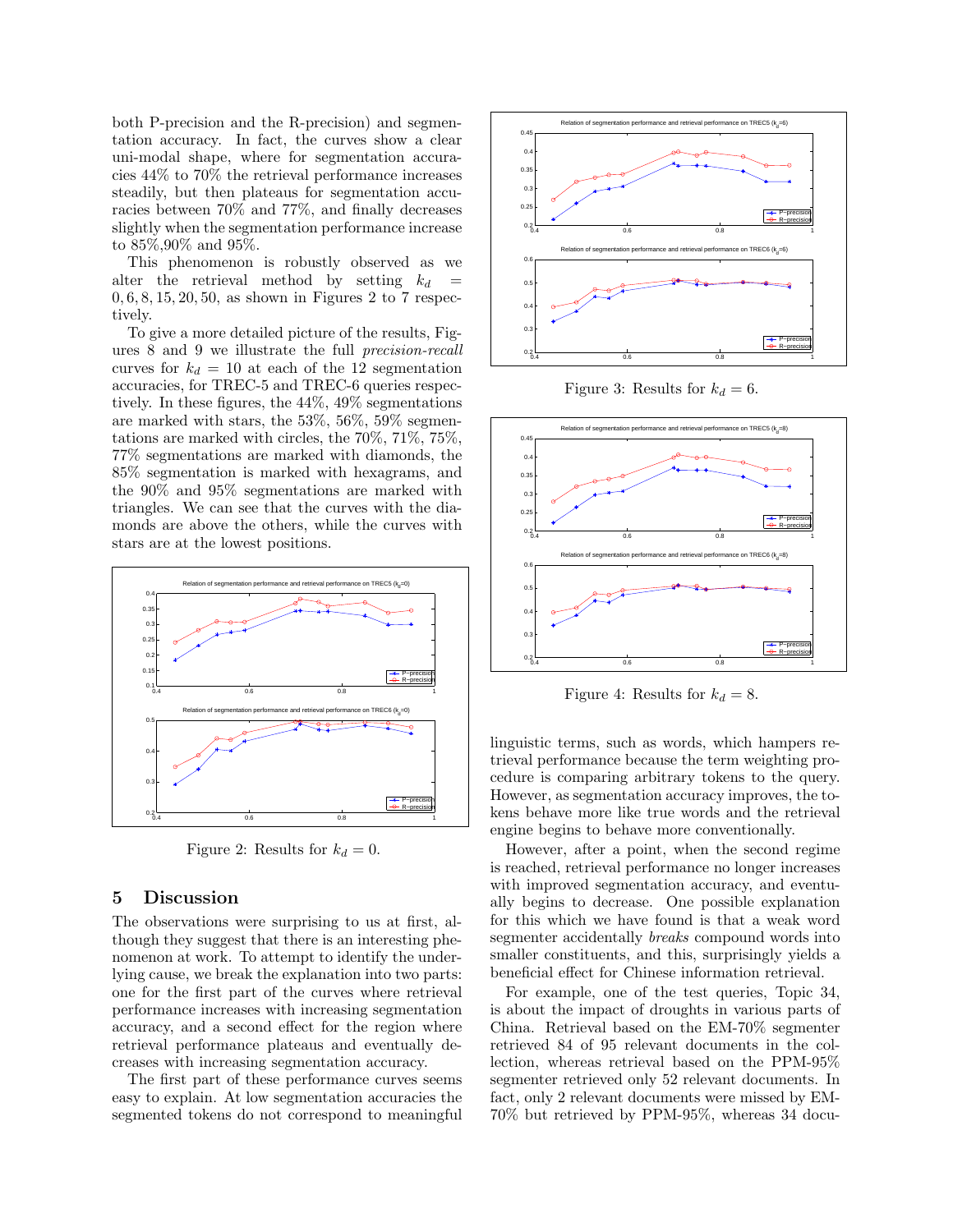

Figure 5: Results for  $k_d = 15$ .



Figure 6: Results for  $k_d = 20$ .

ments retrieved by EM-70% and not by PPM-95%. In investigating this phenomenon, one finds that the performance drop appears to be due to the inherent nature of written Chinese. That is, in written Chinese many words can often legally be represented their subparts. For example,  $\mathcal R$   $\not\models \mathcal W$  (agriculture plants) is sometimes represented as  $\not\models\psi$ (plants). So for example in Topic 34, the PPM-95% segmenter correctly segments  $\frac{1}{\sqrt{2}}\bar{x}$  as  $\frac{1}{\sqrt{2}}\bar{x}$  (drought disaster) and 农作物 correctly as 农作物 (agriculture plants), whereas the EM-70% segmenter incorrectly segments 旱灾 as 旱(drought) and  $\bar{\mathcal{K}}$ (disaster), and incorrectly segments  $\mathcal{R}$  ( $\mathcal{H}$  as  $\mathcal{R}$  (agriculture) and  $#$   $\mathcal{P}($  plants). However, by inspecting the relevant documents for Topic 34, we find that there are many Chinese character strings in these documents that are closely related to the correctly segmented word  $\frac{1}{2}$   $\mathcal{R}$  (drought disaster). These alternative words are 春旱, 旱魔, 受旱, 干旱, 抗旱, 旱区 etc. For example, in the relevant document "pd9105-832", which is ranked 60th by EM-70% and 823rd by PPM-95%, the correctly segmented word  $\frac{1}{2}$  does



Figure 7: Results for  $k_d = 50$ .



Figure 8: TREC5 precision-recall comprehensive view at  $k_d = 10$ 

not appear at all. Consequently, the correct segmentation for  $\frac{1}{2}$   $\chi$  by PPM-95% leads to a much weaker match than the incorrect segmentation of EM-70%. Here EM-70% segments  $\frac{1}{\sqrt{7}}$  into  $\frac{1}{\sqrt{7}}$  and  $\mathcal{R}$ , which is not regarded as a correct segmentation. However, there are many matches between the topic and relevant documents which contain only  $\#$ . This same phenomenon happens with the query word  $\mathcal R$  $\n$   $\n$   $\n$   $\n$   $\n$   $\n$   $\n$   $\mathbb{R}$  since many documents only contain the fragment 作物 instead of 农作物, and these documents are all missed by PPM-95% but captured by EM-70%.

Although straightforward, these observations suggest a different trajectory for future research on Chinese information retrieval. Instead of focusing on achieving accurate word segmentation, we should pay more attention to issues such as keyword weighting (Huang and Robertson, 2000) and query keyword extraction (Chien et al, 1997). Also, we find that the weak unsupervised segmentation method